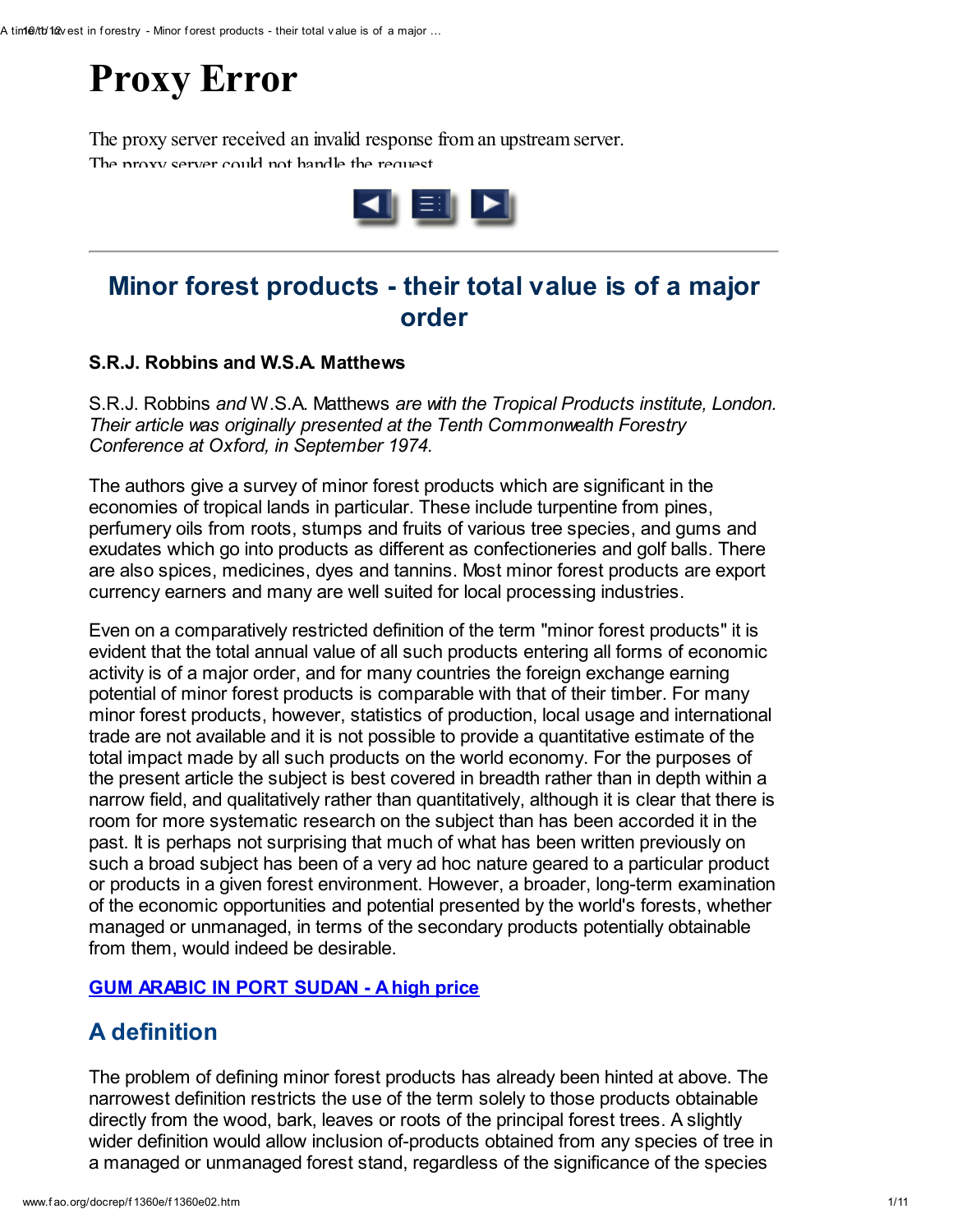with respect to the major end uses or economic objectives of the forest. A further category which might reasonably qualify for inclusion would be products obtained from plants and shrubs which either naturally favour a forest environment or are ideally cultivated in the shade. Utilization of the forest floor for the successful production of secondary products may be no easy matter given conditions of deep shade and undergrowth and a thick carpet of leaves or pine needles. The writers firmly believe that the two last-mentioned categories of products should be included in spite of the fact that many such products are more often obtained outside the forest environment than within it. Their inclusion is justified by the fact that their presence affects the total commercial and social return per area of forest, even though the increase in revenue attributable to them may accrue not to the forest authorities but to local villagers, farmers and tradesmen. At the same time it seemed reasonable to exclude commodities which are traditionally classified as plantation crops-rubber is an obvious example-since these are of major economic importance in their own right.

## Hundreds of products

Within these fairly generous terms of reference fall many hundreds of products, of which a large proportion are to be found within one or other of the following categories: arboreal exudates in the form of gums, resins, balsams, latex; drugs; dyes; edible nuts; essential oils; oil-bearing nuts; spices; tannins; and products emanating from insect activity. A further category of great importance is naval stores, that is, turpentine and rosin and derived products, and it can plausibly be argued that the economic significance of these materials effectively excludes them from the field of minor forest products; certainly the naval stores industry is a large one in many temperate countries but this is by no means the case everywhere.

In temperate regions where softwood forests predominate there is a tendency for the secondary products to be exploited in a fairly organized manner, and in any case the range of products readily available is comparatively limited, although those that are obtainable are mostly of high value. In tropical areas, by contrast, there is a much greater proportion of unmanaged forest and the minor products, which are likely to be very large in number, will more often be the staple and cash crops of local communities and entrepreneurs. In the latter case the presence of a wide variety of products, often of very high value in spite of a limited volume, encourages the development and continued existence of rural communities in the neighbourhood of and within forest stands, and the income potential is often sufficient to act as a significant brake on the all-too-familiar tendency for agricultural communities to migrate to urban areas. There is of course considerable potential for organized exploitation of the minor products of tropical rain forests, and the primary economic returns from forestry could probably be very significantly enhanced through a more systematic harnessing of these minor natural resources and through a reduction in needless waste. If, however, such development was effected at the expense of the livelihoods of local communities, the overall benefits would probably be negative. Urban migration and its concomitant problems of unemployment and deficiencies in housing and services constitute a major social cost to a developing nation. Illconsidered programmes of commercialization of forest resources which effectively deprived local villagers of a large proportion of their staple or cash income and forced them to move away from traditional settlements would in many cases result in a net social loss to the nation, notwithstanding the gains accruing to the organizations harvesting the products. Furthermore, just as a comparatively small decrease in the effective local availability of a traditional product may result in a disproportionately costly population shift, a fall in the price of a minor cash crop might have the same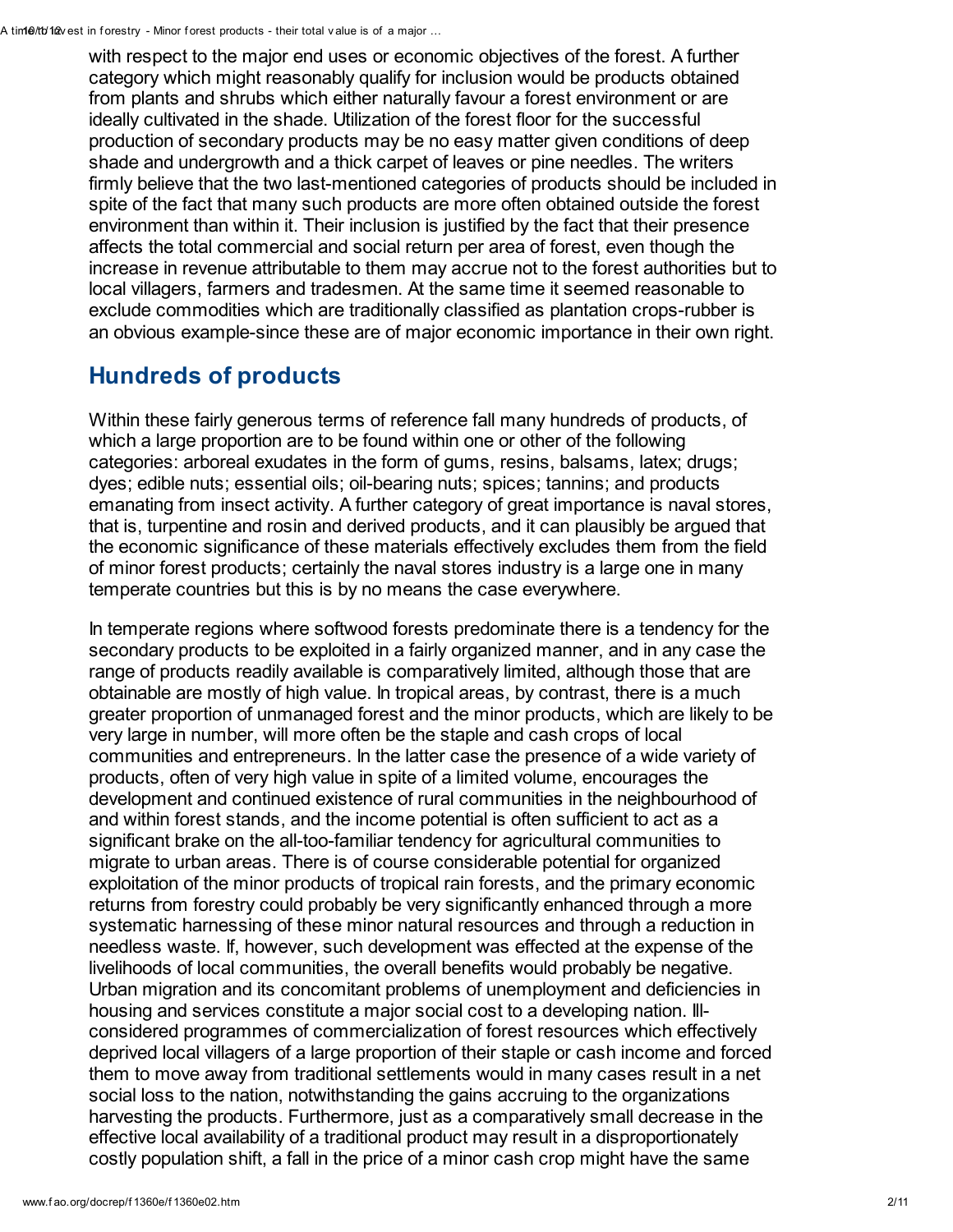A tim1e/tb/12v est in forestry - Minor forest products - their total v alue is of a major ...

effect.

Caribbean pines (Pinus caribaea) are tapped in Honduras for the production of turpentine. Spraying the shallow cuts with sulfuric acid increases the yield. A variety of pines may be tapped, and the value of the wood for timber is [unimpaired.](http://www.fao.org/docrep/f1360e/f1360e06.jpg)

Although it would be a major and difficult undertaking, a survey of the worldwide effect of fluctuations in prices of minor forest products on the existence and stability of local communities would be a worthwhile exercise. Inevitably the degree of local dependence on minor forest products varies immensely from region to region. The precise trade structure for a given product in terms of traditional arrangements for collection and marketing will be unique to that product and to that region. There is little room for generalization in this field and it is necessary to consider each product separately in any development scheme.

#### Price rise effects

From the point of view of commercial and industrial end-users of minor forest products, the outlook for sustained growth in their use has not been particularly favourable in recent times, primarily on account of the phenomenal rise in world commodity prices which has affected most or all cash crops, including those obtained from forests. This price rise stems from several factors but increasing pressure of world demand and shortage caused by adverse climatic conditions are the two dominant ones. In the absence of other major developments one would have expected to see an intensification in the trend toward substitution for natural products by synthetics. How ever, the commodity boom is not expected to last indefinitely and although it is unlikely that prices will ever revert to their former levels some downturn is widely anticipated. More crucial, though, are the immense recent and current increases in the price of fuel oil which point to the imminence of major increases in the price of plastics and of other petroleum-based chemicals. Although it is believed that a number of these chemicals could be derived from organic materials such as, for instance, carbohydrates if the use of petroleum were no longer economically feasible, there is certain to be a widespread revival of interest in naturally occurring raw materials, including many minor forest products. The magnitude of such a revival can be no more than a matter for speculation at the present time, but there is evidence that it may already be occurring in some areas of manufacturing.

# Naval stores

It has already been suggested above that in temperate zones, where pine forests are present in abundance, the naval stores industry is likely to be highly developed and can reasonably be regarded as a comparatively major industry. In the less developed tropical or semitropical areas, however, this is less likely to be the case in spite of the widespread presence of tropical pines, and the production of the two main products in this category, namely turpentine and rosin, will normally only constitute a minor activity if it takes place at all. Nowadays turpentine is obtained from one of the following sources: gum rosin, obtained by the direct tapping of pine trees and which consists of 20 percent turpentine and 80 percent rosin; wood rosin and crude turpentine derived from the extraction of pine stumps; or crude sulfate turpentine, a by-product of the production of paper pulp by the sulfate (kraft) process in which pinewood is digested with a mixture of sodium hydroxide and sodium sulfide. The last-mentioned process is the dominant method employed in more advanced areas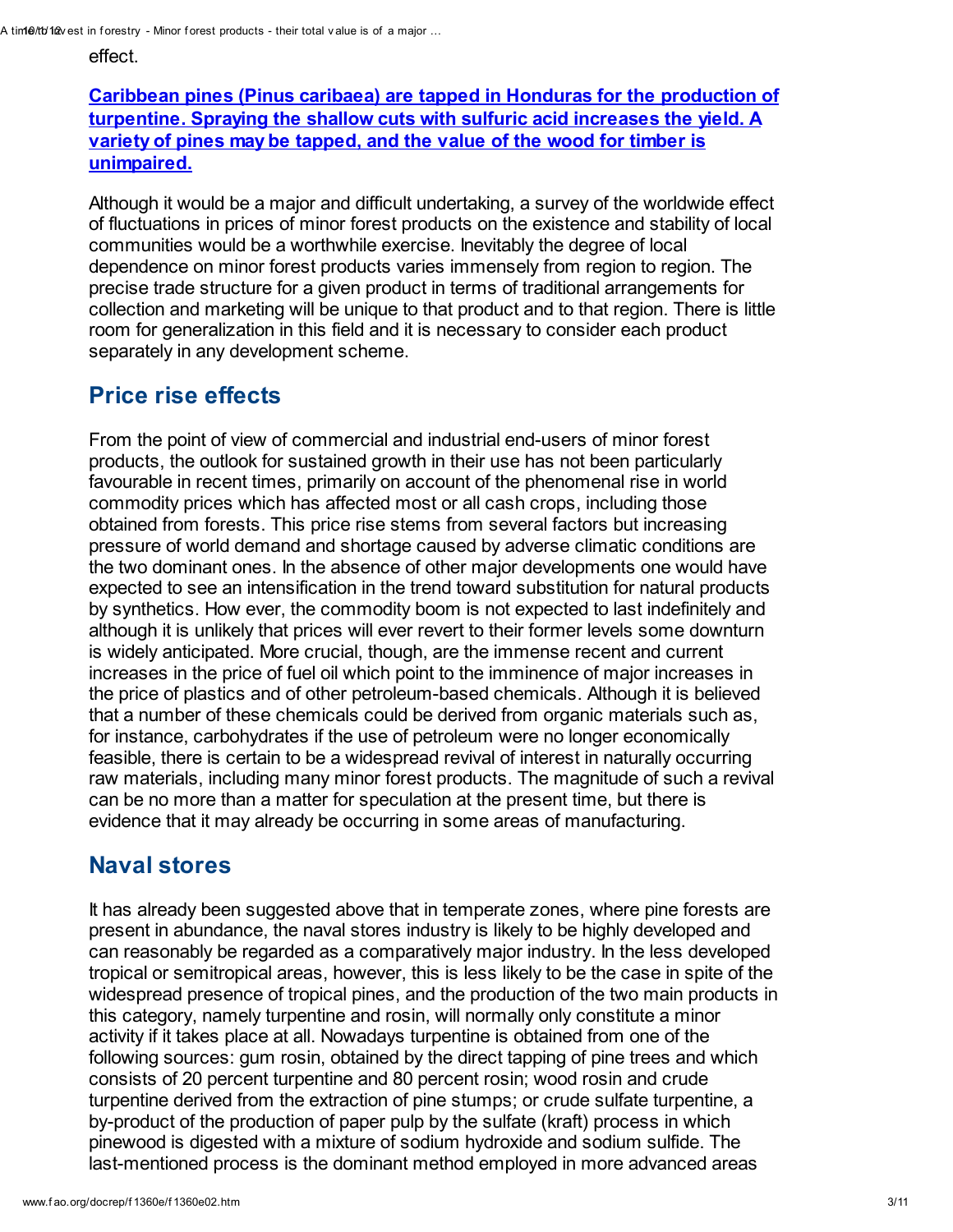but in tropical and semitropical regions gum rosin is widely tapped, this process being technically simple.

Among the varied uses of rosin are two important ones, namely as an ingredient in paints and in the sizing of paper. The uses of turpentine, of course, are many and well known. As a starting material for the derivation of a range of chemicals, including many used in the perfumery industry, it has to some extent been responsible for a decline in the use of certain natural products (including forest products, mostly essential oils, of which more will be said in the next section). The main constituents of some turpentines are the pinenes which form the basis of a synthetic chemical industry; in particular, B-pinene can be converted to vitamin A through the intermediary of the ionones, which are materials of considerable importance in perfumery. Among the most important perfumery products obtainable from the several processes involved are linalol, geraniol, citral and hydroxycitronellal which are also obtained from naturally occurring essential oils such as those of bois de rose (a source of linalol), palmarosa (geraniol), lemongrass (citral and the ionones) and citronella (citronellal, hydroxycitronellal and geraniol). The chemist is therefore particularly concerned with the B-pinene content of the turpentine and whereas, for example, New Zealand turpentine obtained from *Pinus radiata* has been found to contain as much as 65 percent B-pinene, turpentine obtained from the most common species of pine grown in, for instance, China, India, Sweden and Finland contain 5 percent or less.

#### Turpentine sources

Apart from New Zealand, pines from Australia and Mauritius have also been found to be sources of turpentine comparatively rich in B-pinene. At present, however, the major commercial source of B-pinene is American sulfate turpentine derived from the slash pine (P. elliottii and P. caribaea) grown along the Atlantic seaboard, since supplies of the New Zealand raw material are limited. The other pinenes are also of importance, and in particular the dextropinene obtainable from the species Pinus halepensis grown in Greece can be used as a source of laevo-citronellae, a highly desirable form of active citronellal which occurs in natural geranium oils and has important outlets in the perfumery industry.

These synthetic chemicals are not invariably regarded as being perfect substitutes for the natural products in respect of odour characteristic but at the time when the pace of their development was at its peak there was an immense worldwide increase in demand for perfumery materials, and the rapid development of synthetics was welcomed as a means of stabilizing prices. While total usage of some natural products has declined in absolute terms, this has been very far from the case with many of them and in these instances the development of turpentine-based synthetics has merely slowed down the rate of growth of total consumption of the natural equivalents. There is, besides, a steadily growing demand for many highly specialized essential oils, some of which originate in afforested areas, which so far have proved to be prohibitively expensive to synthesize.

The foregoing covers only a small area of the total usage of turpentine, but insofar as it impinges on the market outlook for some other forest products it is worth covering in a little detail. Turpentine is probably the only byproduct of any consequence from pine forests, in the shade of which very little can grow unless the trees are more than usually widely spaced. The method of tapping the trees for gum rosin has one marked advantage vis-à-vis the wood sulfite pulping process, in that a cash return is realized at an early stage in the tree's life which is highly attractive in the context of discounted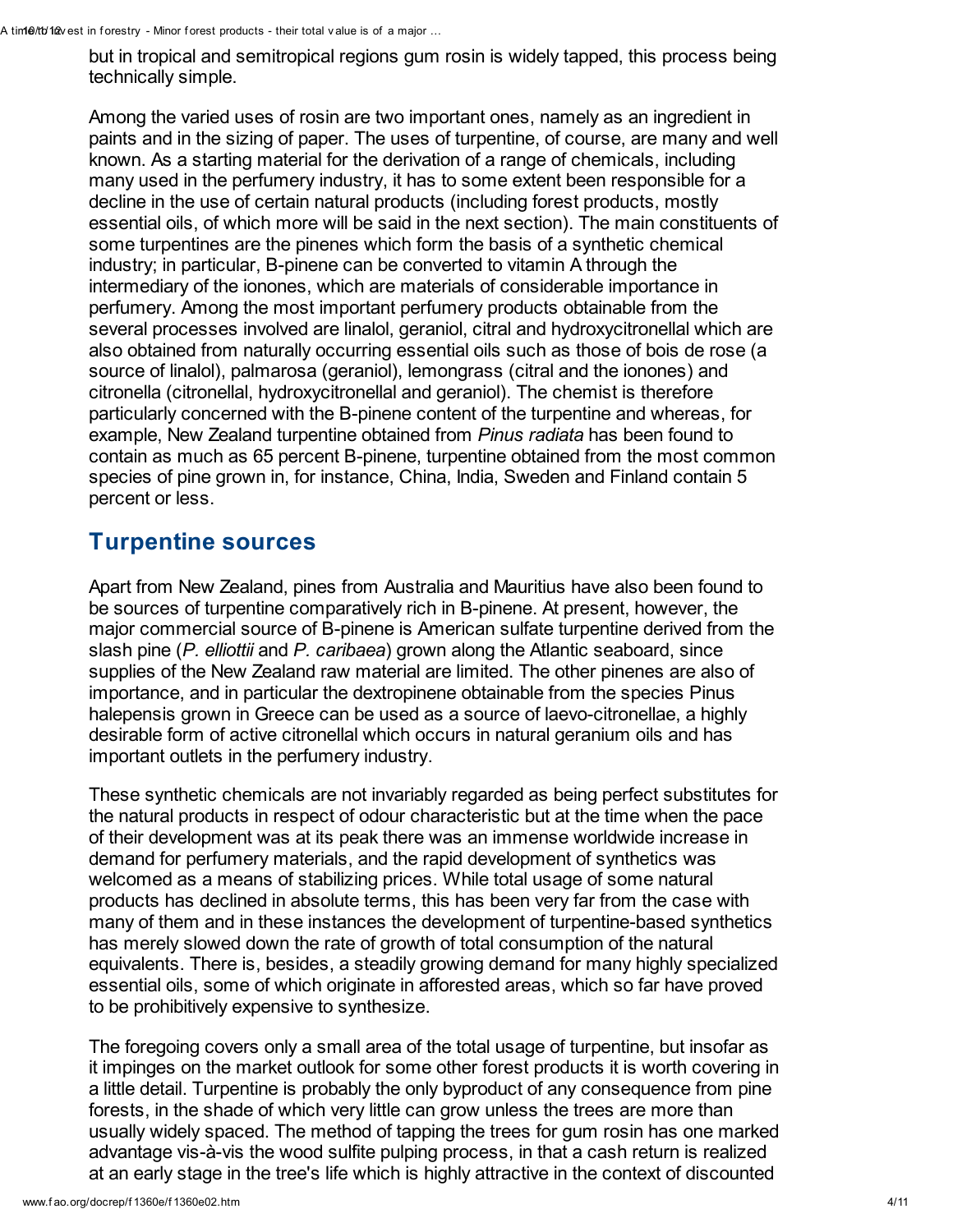A tim10/tb/12x est in forestry - Minor forest products - their total v alue is of a major ...

cash flow accounting.

#### Sandalwood oil

Sandalwood oil is one of the longest established and best-known of all perfumery oils, and the wood itself is also a highly valued article of commerce, finding widespread application in furniture, carvings and incense. Production is located principally in India, where the oil is distilled from the heartwood and roots of Santalum album, a parasitic tree whose roots attach to such hosts as Cassia simea and Lantana acuminata. Production in India is directed mainly, although not exclusively, by the Mysore and Madras State Governments and is nowadays a well-organized operation. Although propagation of the trees used to be wild, controlled seeding now takes place following experimental work carried out by the Indian Forestry Department. The trees take at least 50 years, and often 6080 years, to reach maturity and they are never cut before the age of 30 years unless they are threatened by or actually suffering from the "spike" disease to which they are so vulnerable. The oil is steam-distilled in private and state-owned distilleries and annual exports are currently valued at Rs.25-30 million, having slipped back slightly from the 1968-69 peak. Attempts have been made to synthesize the oil, especially at times of high prices, but usually without apparent success since the main constituent, santalol, is difficult to derive from other starting materials. A greater threat to the oil's reputation and future is the practice of adulteration which occasionally reaches serious proportions. This is a problem with many essential oils.

## **Substitutes**

Somewhat similar oils are produced in southeast Asia (Singapore) and Australia. The Australian oil is important commercially and is distilled from the tree *Eucaria spicata*, which is to be found in Western Australia. Cultivation, collection and distillation are a well-organized activity. The oil is regarded as a typical sandalwood oil and its characteristics are very similar to the Indian oil. Singapore has recently been making serious attempts to obtain a larger share of the market, and the oil is of good quality.

The main economic importance of sandalwood oil lies in the fact that it is a valuable export earner. Its value as a local cash crop is rather limited in view of the comparatively high degree of centralized organization of the industry, but in parts of Indonesia where the industry is less developed local communities can participate rather more in its exploitation.

Production of cedarwood oil is far more widespread than that of sandalwood oil. There are many varieties of cedar tree and the oils obtained from them vary, but all are widely used in perfumery. The cedar fragrance is currently fashionable in "men'sline" talcums and after-shave lotions. Cedar-wood oils commanding commercial interest include: oil of Cedrus deodara, obtained at high altitudes in the Himalayas in the north of India, Pakistan and Afghanistan, and used mainly in local industries; oil of Cedrus atlantica, or "Atlas" cedarwood oil from Morocco and Algeria, is highly regarded although supplies tend to be restricted; oil of *Juniperus procera*, or east African cedarwood oil, of which much is exported; oil of Mexicali juniperas, from Texas, United States; and a well-known high-quality oil from China which is exported in large quantities, mostly to industrialized countries. It must be stressed that cedar trees are exploited principally for their wood, which has always been well regarded in the building industry and particularly in the manufacture of high-quality furniture; the oil has usually been distilled from the stumps of felled cedar trees and from the waste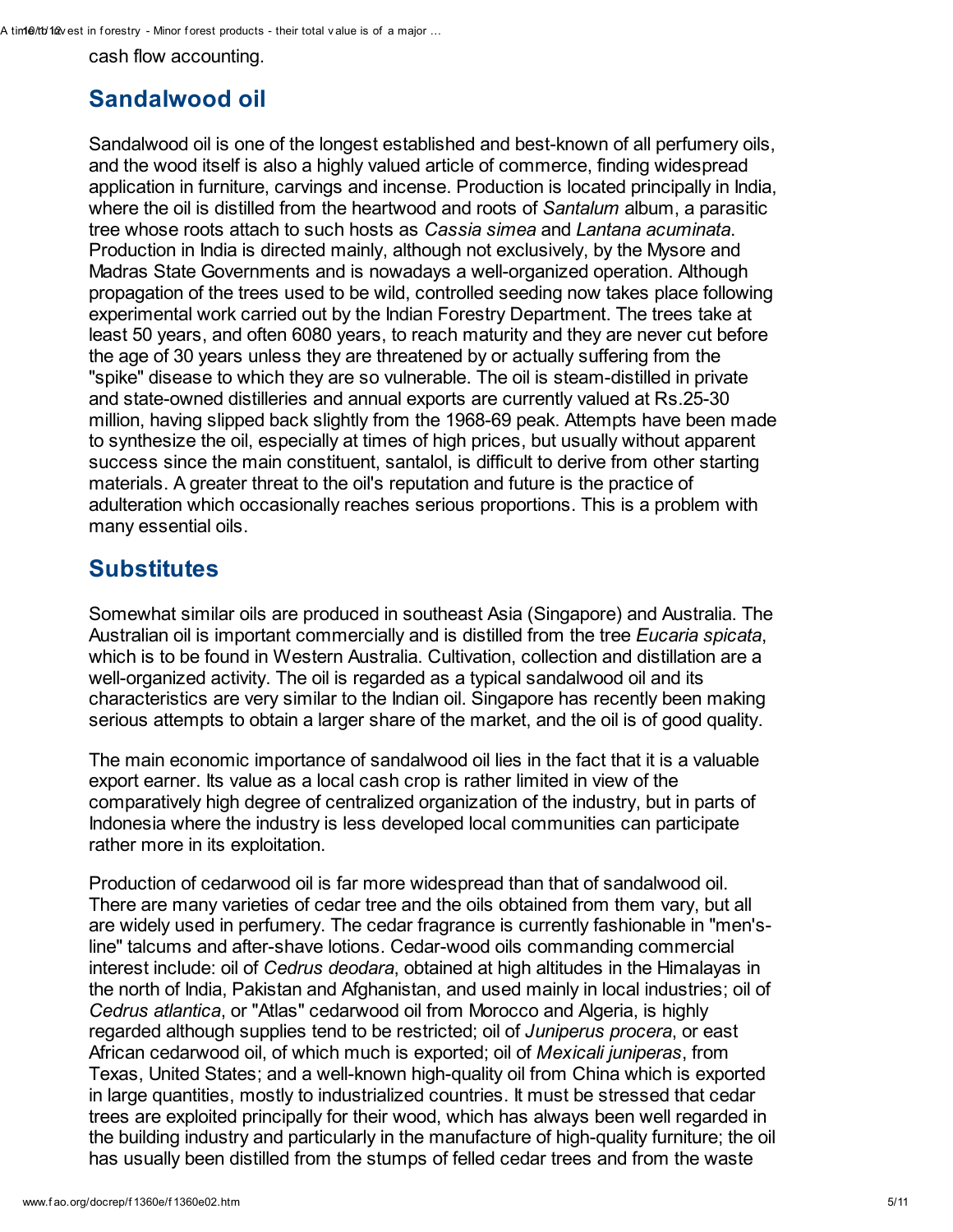shavings from furniture factories. In the United States, however, it is reported that the cedarwood furniture industry is declining somewhat and, as it is uneconomic to fell cedar trees solely for their oil, there is a growing risk of oil shortages. Whether this decline in the use of the wood is going to be worldwide remains to be seen, but it does not seem likely that there will be a major fall in cedarwood consumption even in the event of a substantial price rise, so high is the esteem in which the wood is held.

The cedarwood industry is well organized, and even in developing countries the wood is not exploited by local communities save on a very small scale. The extent of demand is such that some centralized control is inevitable, especially in areas where the tree has been threatened with extinction.

## Guaiac wood oil

Guaiac wood oil, which originates mostly in Paraguay, has been known for centuries but it was not until the Mennonites settled in Paraguay in the first half of this century that production became more systematic. The wild quaiac wood tree (Bulnesia sarmienti) grows abundantly in the somewhat inhospitable Gran Chaco area, and as the Mennonite settlers built up the industry they attracted many local Indians and thereby helped to spread the industry into hitherto largely inaccessible corners of the country. Distillation is sometimes hampered by lack of water in the rather dry Chaco region but nonetheless between 75 and 100 tons of guaiac wood oil are produced each year. The opinion has been expressed that a shortage of cedarwood oil and its derivatives would lead to increased interest in guaiac wood oil and derivatives such as guaiac wood acetate. In 1968 there was a major surge in demand for the oil following an increase in popularity of a leather-type aroma in "men's line" products, but the market has since stabilized although, as with almost all essential oils, the price of guaiac wood oil has risen in line with the movement in world commodity prices. The price is nevertheless still attractive to consumers and the oil remains popular as a blender in woody-floral perfumes and in some soaps. It is possible that periodic supply bottlenecks may occur since collection of the wood is becoming somewhat more difficult and expensive, the wood having to be collected from a greater distance each year as supplies close to the main distillery are progressively exhausted. There is no evidence, though, that this constitutes an immediate threat to the industry and it remains an interesting example of the contribution which a minor forest product can make to community development in a developing country.

Natural growth cork oaks (Quercus suber) in the Forest of Mamora, Morocco, two years after being stripped of their bark. Trunks turn brown and it takes about ten years for new bark to grow to [commercially](http://www.fao.org/docrep/f1360e/f1360e07.jpg) useful thickness.

#### Rosewood oil

Rosewood oil is distilled principally from the chipped twigs and small branches of Aniba rosaeodora, a tropical medium-sized wild-growing evergreen from the Amazon basin. Most of the oil is produced in Brazil but some production also takes place in Peru. Annual production is nowadays only a fraction of what it used to be, having tumbled from over 1 500 tons in the late 1930s to less than 150 tons in 1972. The principal reason for this is that the oil's main component, linalol, can be synthesized satisfactorily, as was indicated in the section on naval stores. Prices fell to a point at which it became virtually uneconomic to distil the oil; moreover, the cost of collection increased annually as the collectors had to travel ever further into the jungle for their supplies. Recently rosewood oil producers have benefited by the sharp rise in world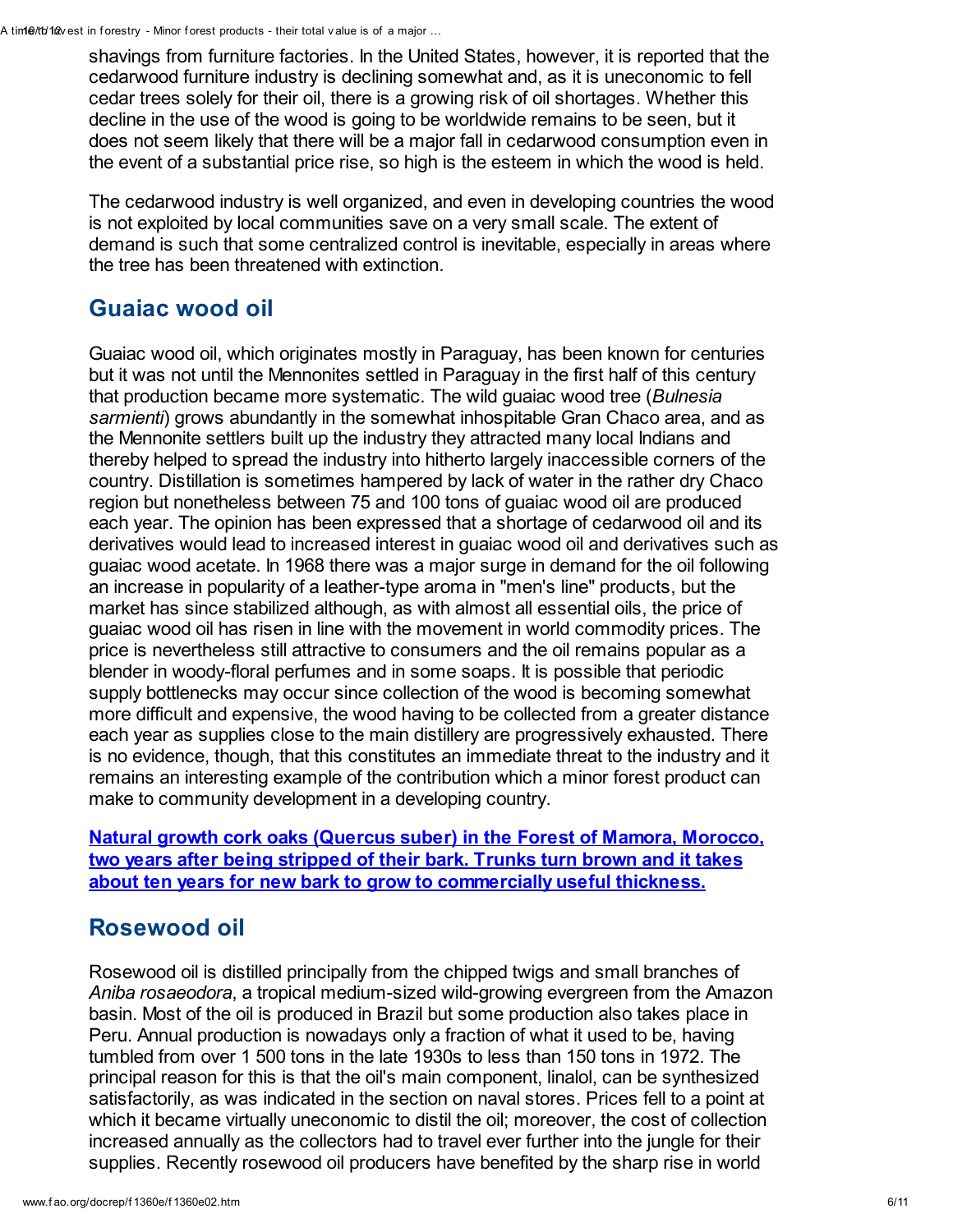commodity prices, but owing to the pressure of competing economic factors production has not risen to any significant degree. At the same time world demand for the oil, which is exported mainly to the United States, has increased owing to its popularity as a perfume material in its own right.

The most recent price movements suggest that users are prepared to pay a substantially higher price than the US\$4.2 per kg at which it stood recently, and it is thought that the equilibrium price might be in excess of \$10 per kg.

The rosewood is, of course, well known for its reddish wood, which is widely used in high-quality furniture and woodwork, and the decline of the oil market has scarcely affected the level of exploitation of the tree. The process of collection and distribution is a well-organized operation in the hands of a few firms, and local communities play little part in it, the main importance of this tree lying in its potential as a foreign exchange earner.

Sassafras oil is another minor forest product from South America, an essential oil distilled from the wood of the tree Ocotea pretiosa which grows abundantly in parts of Brazil. This is not an oil which has been known for very long, and in fact it was not seriously produced until 1938. The oil is used principally for the isolation of its main component safrole, and for the conversion of the latter into heliotropin. These products are used in the preparation of soaps, certain cosmetics, disinfectants and insecticides. The last-mentioned application is of some importance, as safrole is being used increasingly in the important range of preparations based on pyrethrum, its main function being that of a synergist which increases the overall effectiveness of the preparation.

It does not appear that the indigenous inhabitants of the areas in which Ocotea pretiosa flourishes have ever been instrumental in exploiting the tree, and since the oil began to be produced in earnest the industry has been self-contained, the distillers controlling the felling and collection of the wood. Like rosewood oil, it is a valuable foreign exchange earner.

#### Eucalyptus oils

So widespread is the use of eucalyptus oil that it almost falls outside the category of "minor" forest products. However, it is the wood which is of principal importance, and although in many locations eucalyptus is cultivated virtually as a plantation crop, brief consideration of the oil will not be out of place here.

Two eucalyptus oils are of major commercial importance, namely, oil of E. citriodora, a perfumery oil produced mainly in Brazil, Zaire and China, and oil of E. globulus and similar varieties which are rich in cineole and mainly of medicinal interest, originating in Tasmania but growing nowadays in Spain and Portugal. The so-called Chinese eucalyptus oil is not a true eucalyptus oil but is in fact derived from the cineole action of white camphor oil. Although Australia is famous for its eucalyptus trees, the species from which commercial eucalyptus oils are derived are all of comparatively minor importance, and include  $E$ . radiata,  $E$ . dives,  $E$ . leucoxylon and several others. These oils are important earners of foreign exchange, although the significance of the eucalyptus in the livelihoods of local communities is extremely limited, exploitation usually being centrally organized.

# Grasses and plants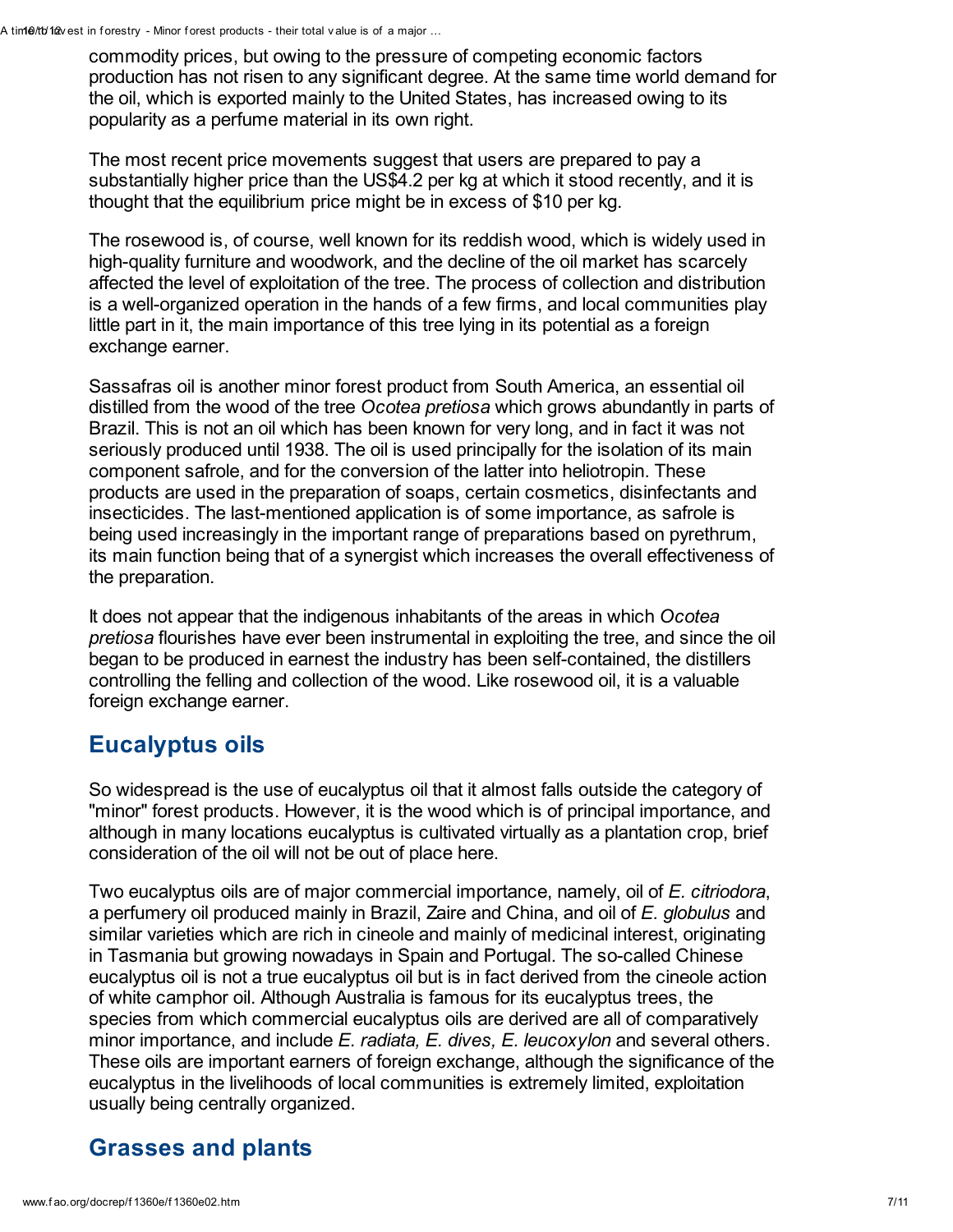Most of the more important oil-yielding grasses and plants are cultivated under controlled conditions, but collection and distillation of the wild equivalents still take place to a small degree and the grasses are from time to time grown in forest clearings, so they deserve a brief mention. Certain grasses of the Cymbopogon species, known as lemongrass, are widespread, and the oil is distilled principally in India, Sri Lanka, Indonesia, Honduras and Guatemala. A highly regarded perfumery oil in its own right, it is holding its own on world markets in spite of the fact that its main constituent, citral, can be synthesized successfully. Citronella grass is a source of another very well-known essential oil, which, although it has faced strong challenges from synthetics as a source of geraniol and citronellal, continues to command a share of the market. Citronella oil is produced in large quantities in Sri Lanka and Indonesia, there being a distinct difference between the oils from each region. Palmarosa oil, produced from the grass of the wild plant Cymbopogon martini, is of lesser importance on world markets than either lemongrass oil or citronella oil, but the grass grows abundantly in India, Pakistan, Indonesia, Brazil and Madagascar and is an excellent natural source of geraniol. As with citronella oil, synthetics have presented a formidable challenge, but the oil is holding its own and is a valuable asset to the afforested areas in which it grows.

## Future of spices

Many spice-bearing trees and plants are to be found in and around forests, but for the purpose of commercial production the vast majority of them are cultivated in plantations. Clove, nutmeg, cinnamon and vanilla, to name but four, fall into the plantation crop category, and although it is possible to find all of them growing wild, they are not exploited in this form to any significant degree. Discussions of these products here is therefore unwarranted. Spice production is likely to become more highly organized in the future since demand is booming, primarily as a result of greatly increased direct consumption by the housewife, and also because quality standards are more stringent nowadays. The only spice of any importance in the present context is cardamom.

Cardamom is the dried ripe fruit of Elettaria cardamomum, a perennial plant grown in southern India, Sri Lanka, Central America and parts of Africa. Although this is the cardamom of commerce, a similar plant, the Amomum cardamomum L., is grown in Thailand, Indonesia and other parts of southeast Asia for local consumption. As well as being used as a flavouring agent in both sweet and savoury preparations, an essential oil can be distilled from the seeds which is also used in flavouring.

Although cardamom is widely grown as a plantation crop, the wild-growing plant is also harvested, and a special characteristic is that the plant thrives in the shade and can thus be cultivated in locations which would be unsuitable for many other valuable plants. Its potential for increasing the per hectare return from tropical forest is therefore considerable. Prospects for increased use of the essential oil depend on how the prices of competitive synthetics move in future. These are unlikely to be very great and, unless the price of the natural product rises unduly, the spice is likely to be used in increasing quantities.

True chicle or chicle gum is one of the most important exudates. It is the coagulate latex of the sapodilla tree, Achras zapota L., which is often grown in tropical countries for its fruit. Commercial supplies of chicle are, however, obtained from trees growing wild in forest areas. The tree is indigenous to Central America. The main commercial producing countries are Mexico, Guatemala, Venezuela and Honduras. It is of economic importance as the primary ingredient of chewing gum, of which the highest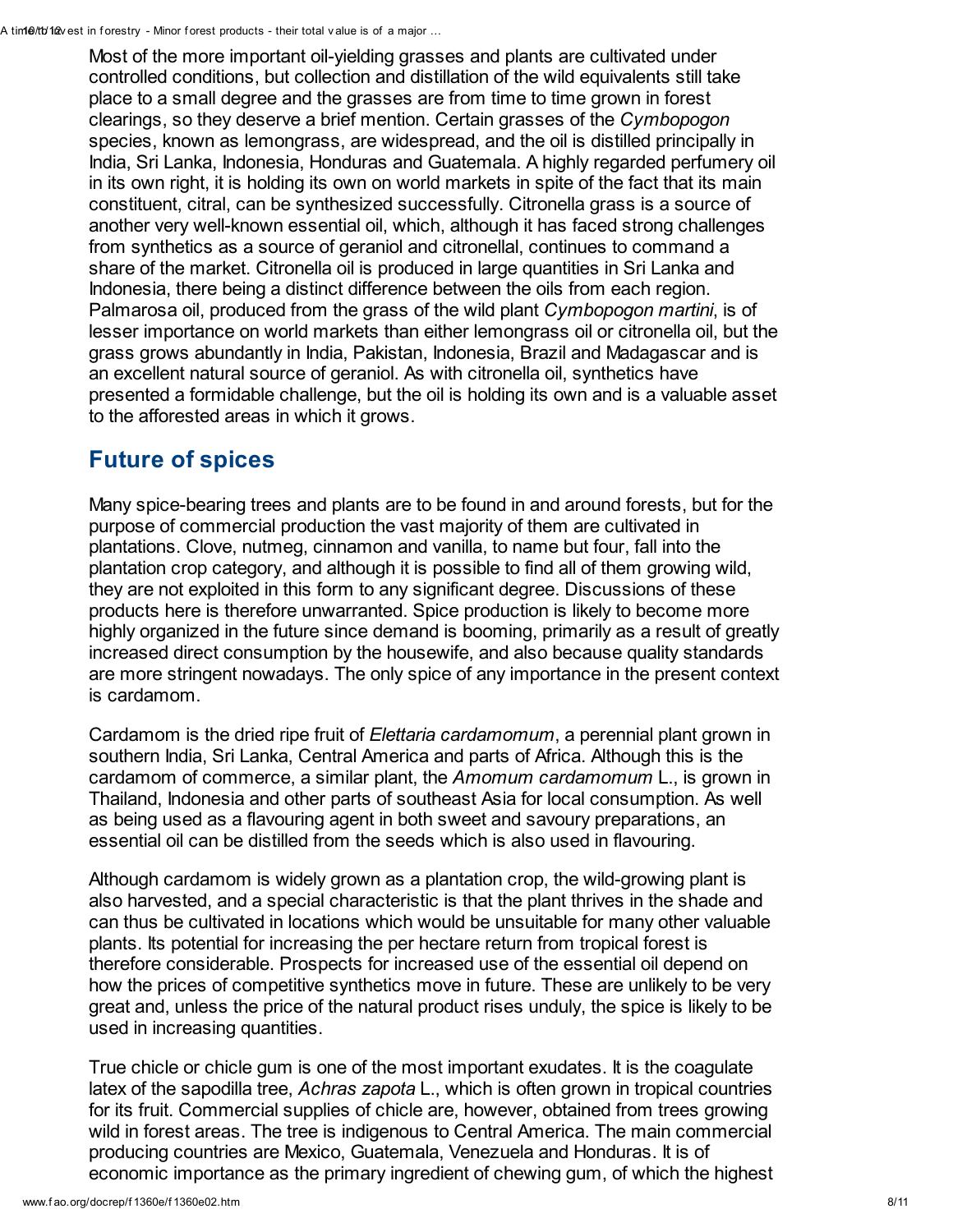grades are made solely with natural gums, although synthetics are used for lower grades. The most important of the other natural gums is jelutong or pontianale, the coagulated latex of trees belonging to the genus Dyera occurring in Malaysia and Indonesia. The rubbery characteristics of this latex render it particularly suitable as a basis for bubble gum. Other natural gums which are or have been used in the manufacture of chewing gum include: crown gum (from Achras chicle, Pittier) and chicle faison (froze Dipholis stevensonii Standl.) from Honduras, red Kano gum (from Ficus platyphylla, Delile) from Nigeria, gutta hangkang (from Palaquium leiocaroum Boerl) and gutta ketiau (from *Ganna motyleyiana* Pierre), both from Indonesia. These are minor forest products which contribute both to export revenue and to local employment at the village level.

#### Latex

Gutta-percha is the product obtained by coagulating the latex of several species of trees of the genus Palaquium (the Sapotaceae family) which, although principally found in Malaysia and Indonesia, is fairly widely scattered from India to the central South Pacific area. Palaquium gutta is the most important species. Trees yielding an almost identical material occur in the Amazon region of South America, and are of the genus Lucuma although belonging to the Sapotaceae family. The South American latex is normally known as balata. Although tapping of the latex has in places been quite extensively commercialized, local villagers still exploit and use it for the manufacture of sundry items, such as lightweight bowls and jars, as they have done for centuries. Commercialization is a comparatively recent development, and the world market for gutta-percha reached its peak in the early 1900s when it was considered the best available material for electric cable insulation, particularly for submarine cables. Nowadays its use is restricted to the outer covering of golf balls, and a very little is still believed to be used in industrial transmission belting, but in these fields it faces competition from synthetics. Even if the international market continues to decline, however, it is unlikely that local communities will cease using it and it will remain a valuable product.

There exists a group of soluble gums exuded from fissures in the bark of certain species of Acacia, and the most important of these, gum arable, has been well known for many centuries. Probably 50 percent of total world production of this gum is destined for the confectionery industry, other outlets including pharmacy, postage stamp gum and the paper industry. A major producer is the Sudan, but the gum is produced over a wide area from Senegal in west Africa to Tanzania in the east. It is usual to collect the gum from wild trees (Acacia verek) and it has been said that they yield less gum if attempts are made to cultivate them or otherwise interfere with their natural growth. The gum is tapped both by local inhabitants and by itinerant traders and provides a valuable local occupation as well as foreign exchange.

Grading gum arabic in the Sudan. By late 1974 the price had risen to US\$3 172 per ton on the London market, nearly ninefold its normal price of \$367, due to an acute shortage. The Sudan produces 80 percent of world supplies, mainly from the wild acacia trees (Acacia Senegal) of Kordofan province in the west. Other producers are [Mauritania.](http://www.fao.org/docrep/f1360e/f1360e08.jpg) Senegal and Nigeria.

#### Tanning materials

In the more advanced industrialized countries tanning technology has progressed very considerably over the past 20 years, and far more use is made of mineral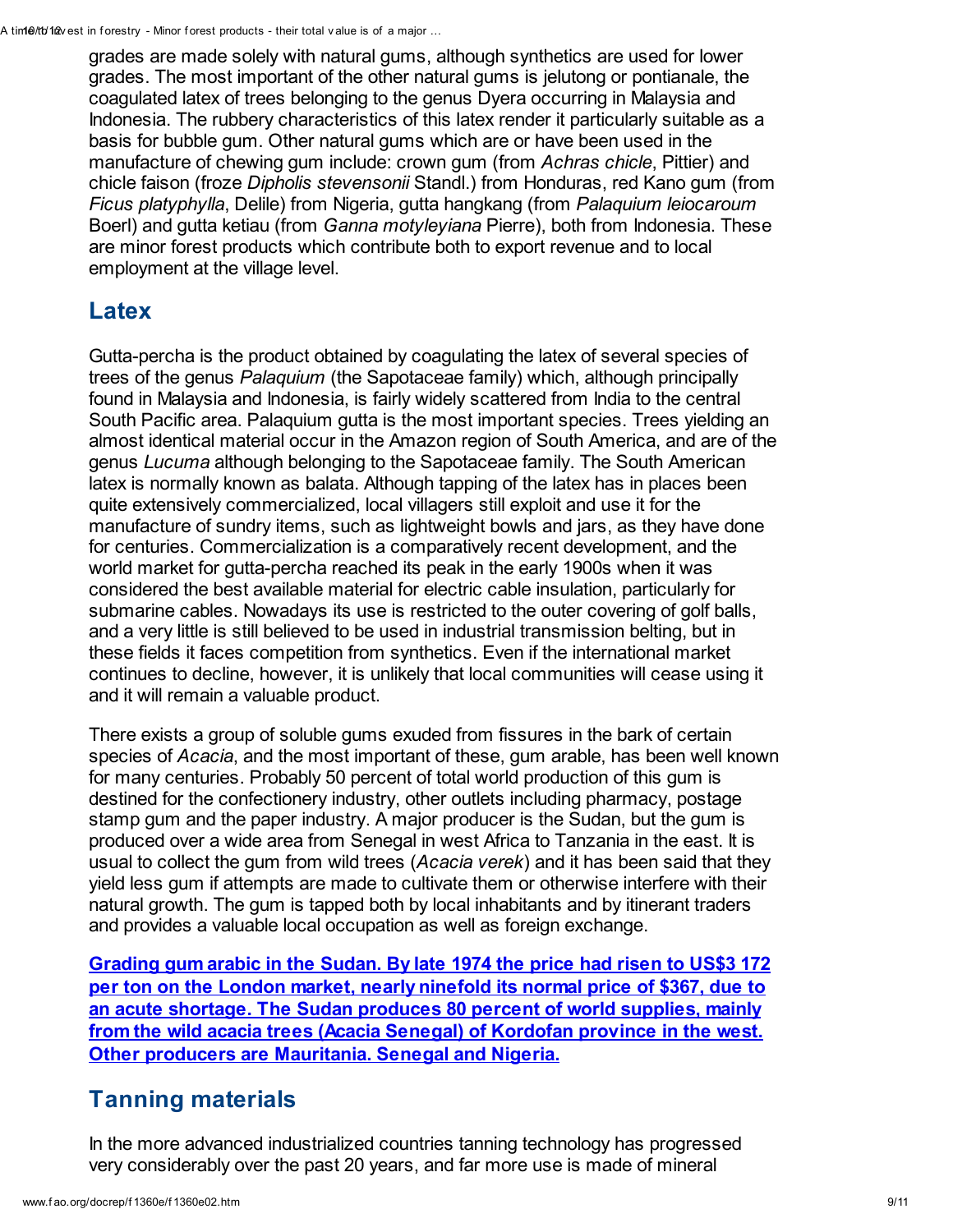tanning materials than formerly. At the same time, the primitive village tanneries which have existed in developing countries for millenia continue to flourish, and the vegetable tannins obtained locally for use in these rudimentary industries are among the more important minor forest products. Even in industrialized countries vegetable tannins are still used extensively, particularly for the heavier leathers. Of total world consumption of tanning materials, 10 percent is attributed to chromium-based and other mineral tanning materials, with vegetable tanning materials accounting for almost all the remaining 30 percent. Of this group two thirds are from wattle, and a large proportion of the remainder from quebracho and myrabolan. Although all other tanning materials account for less than 1 percent of recorded world consumption, there is certain to be a large unrecorded use by local communities, and some, such as those from mangrove and chestnut, are still employed widely.

Wattle or mimosa bark is the most important of all vegetable tanning materials. It is derived from the black wattle Acacia mollissima, an Australian tree now cultivated on a plantation basis in South Africa, and also in east Africa. It is still used quite widely by local inhabitants.

The two South American trees exploited for tannin under the name of quebracho are Schinopsis balansae and S. lorentzii; they occur mainly in Argentina. Their slow rate of growth has discouraged the development of plantations, and as the wild trees were somewhat overexploited during the period of rapid growth of this industry quebracho has never been used on the same scale as wattle. Unlike many other tanning materials, quebracho does not appear to have been used through the ages by local inhabitants in preparing leather; the value of the wood as a tanning material was discovered only during the nineteenth century, and exploitation has always been the work of organized commercial interests. A large proportion of total production is exported.

The dried flesh of the myrabolan fruit, obtained from the Terminalia tree species found in India and Burma, contains 30-32 percent tannin. A valuable export product, these fruits have been used for tanning by the natives of India from time immemorial, and the extract imparts many desirable qualities to leather, particularly when used in conjunction with other tanning materials.

#### Insects and shellac

Shellac is obtained as a result of the action of the lac insect varieties, found from India to Indochina, on various "host" trees such as palas (Butea monosperma), ber (Zizyphus jujuba), ghont (Zizyphus xylopyva) and kusum (Schleichera oleosa); raw lac when thoroughly cleaned is known as seedlac, and further processing involving the application of heat yields the shellac which is so well known as an ingredient in paints, varnishes, and printing inks. Synthetics have to some extent eroded the market for this product, but the recent upward trend in the price of petroleum-based products has induced, at the time of writing, at least one manufacturer of printing ink to revert to the use of shellac, and it is probable that other manufacturers will follow. Lac collection provides much local employment and shellac is in all respects a valuable product.

The cashew nut is unique in that it grows outside of the fruit, which is also edible. It is native to Brazil and was [introduced](http://www.fao.org/docrep/f1360e/f1360e09.jpg) to Africa and India where it has become a significant export earner.

Many nuts are rich in protein and constitute a valuable addition to staple diets. Almost